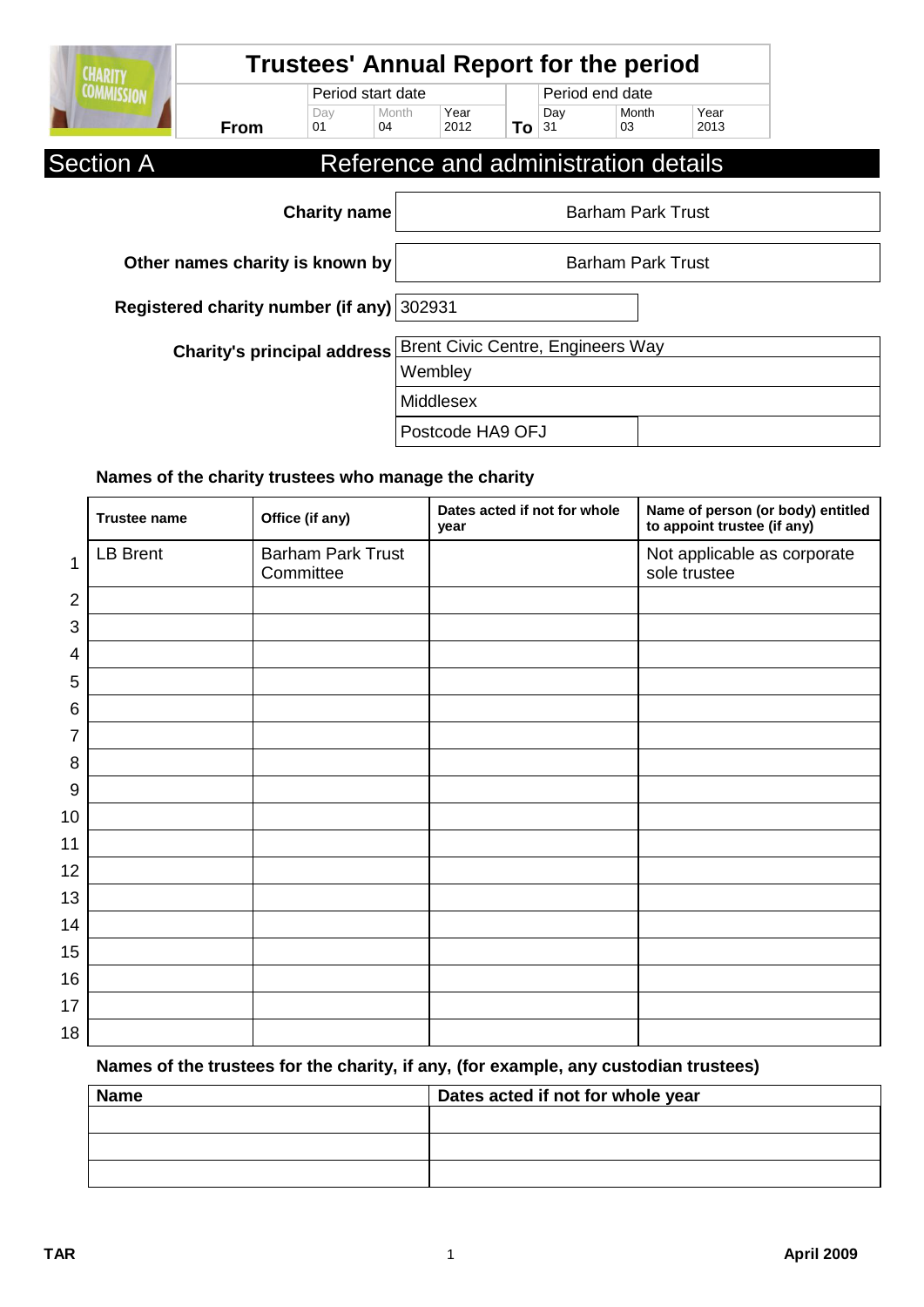## **Names and addresses of advisers (Optional information)**

| <b>Type of adviser</b> | <b>Name</b> | <b>Address</b> |
|------------------------|-------------|----------------|
|                        |             |                |
|                        |             |                |
|                        |             |                |
|                        |             |                |

### **Name of chief executive or names of senior staff members (Optional information)**

# **Section B Structure, governance and management**

### **Description of the charity's trusts**

| Type of governing document<br>(eg. trust deed, constitution)                                               | The voluntary conveyance dated 22 October 1936 between George Titus<br>Barham (1) and Wembley UDC (2) copy annexed                                                                                                                                                                                                                                                                                          |
|------------------------------------------------------------------------------------------------------------|-------------------------------------------------------------------------------------------------------------------------------------------------------------------------------------------------------------------------------------------------------------------------------------------------------------------------------------------------------------------------------------------------------------|
|                                                                                                            | <b>Related documents</b><br>the conveyance dated 1st February 1937 between Florence<br>$\bullet$<br>Elizabeth Barham (1) and the Mayor Alderman and Burgesses of<br>the Borough of Wembley (2) copy annexed<br>the Assent dated 1st February 1938 between James Williamson<br>$\bullet$<br>and Kenneth Ewart Tansley (1) and the Mayor Alderman and<br>Burgesses of the Borough of Wembley (2) copy annexed |
| How the charity is constituted<br>(eg. trust, association, company)                                        | London Borough of Brent as sole trustee                                                                                                                                                                                                                                                                                                                                                                     |
| Trustee selection methods<br>(eg. appointed by, elected by)                                                | Not applicable – the Council as local authority is the sole trustee. The<br>London Borough of Brent is statutory successor to the Borough of<br>Wembley.                                                                                                                                                                                                                                                    |
| Additional governance issues (Optional information)                                                        |                                                                                                                                                                                                                                                                                                                                                                                                             |
| You may choose to include<br>additional information, where<br>relevant, about:                             |                                                                                                                                                                                                                                                                                                                                                                                                             |
| • policies and procedures<br>adopted for the induction and<br>training of trustees;                        |                                                                                                                                                                                                                                                                                                                                                                                                             |
| • the charity's organisational<br>structure and any wider<br>network with which the charity<br>works;      |                                                                                                                                                                                                                                                                                                                                                                                                             |
| • relationship with any related<br>parties;                                                                |                                                                                                                                                                                                                                                                                                                                                                                                             |
| trustees' consideration of<br>$\bullet$<br>major risks and the system<br>and procedures to manage<br>them. |                                                                                                                                                                                                                                                                                                                                                                                                             |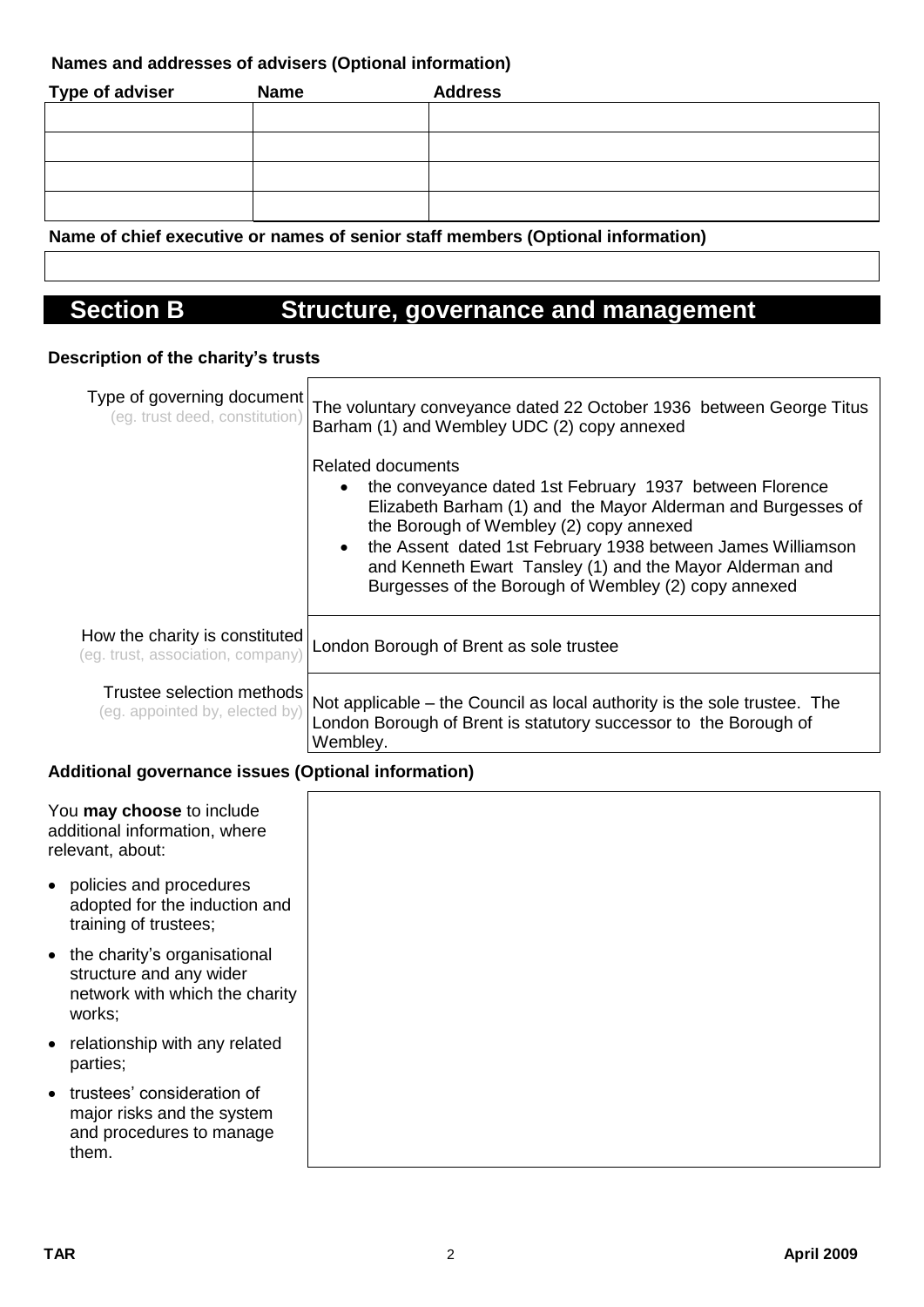# **Section C Objectives and activities**

| Summary of the objects of the                                                                                                                                                                                                                                                            | The land is be held on trust to preserve the same for the recreation of                                                                                                                                                                                             |
|------------------------------------------------------------------------------------------------------------------------------------------------------------------------------------------------------------------------------------------------------------------------------------------|---------------------------------------------------------------------------------------------------------------------------------------------------------------------------------------------------------------------------------------------------------------------|
| charity set out in its                                                                                                                                                                                                                                                                   | the public in such manner and subject to such regulations in all respects                                                                                                                                                                                           |
| governing document                                                                                                                                                                                                                                                                       | as the Council may from time to time think proper                                                                                                                                                                                                                   |
| Summary of the main<br>activities undertaken for the<br>public benefit in relation to<br>these objects (include within<br>this section the statutory<br>declaration that trustees have<br>had regard to the guidance<br>issued by the Charity<br><b>Commission on public</b><br>benefit) | The benefit is the provision of Barham Park and building for<br>recreational purposes.<br>The Trustees received training on 8 January 2013 date and this<br>included a wide range of information including governance,<br>conflicts of interest and public benefit. |

## **Additional details of objectives and activities (Optional information)**

 $\Gamma$ 

| You may choose to include<br>further statements, where<br>relevant, about: |
|----------------------------------------------------------------------------|
| policy on grantmaking;                                                     |
| policy programme related<br>$\bullet$<br>investment;                       |
| contribution made by<br>$\bullet$<br>volunteers.                           |
|                                                                            |
|                                                                            |

٦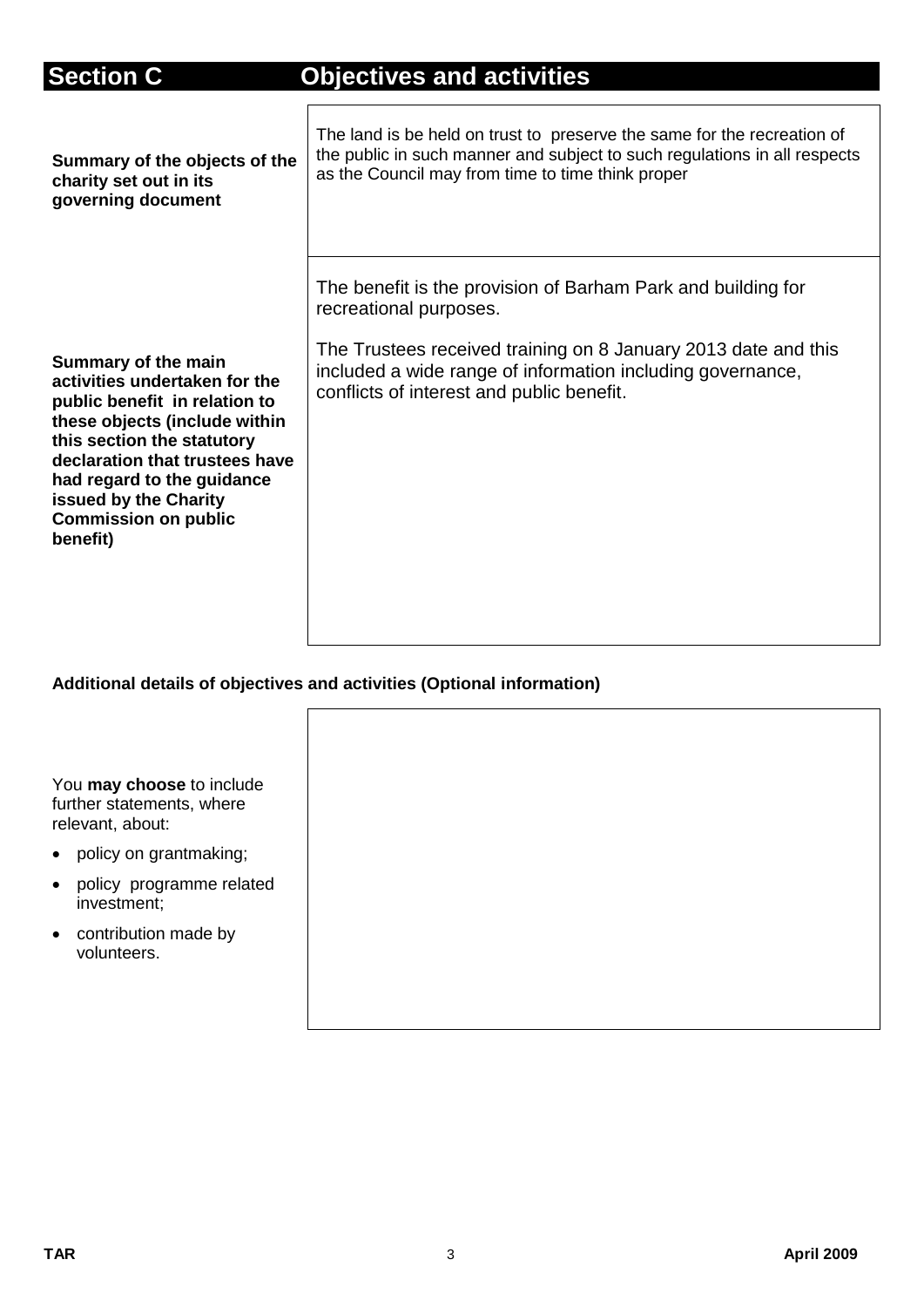# Section D **Achievements and performance**

|                                                                       | On 13 <sup>th</sup> February 2013 the Barham Park Trustees decided to                                                                                                                                                                                                                                                                                                                                                                                                                                                                                                                       |
|-----------------------------------------------------------------------|---------------------------------------------------------------------------------------------------------------------------------------------------------------------------------------------------------------------------------------------------------------------------------------------------------------------------------------------------------------------------------------------------------------------------------------------------------------------------------------------------------------------------------------------------------------------------------------------|
| Summary of the main<br>achievements of the charity<br>during the year | release £227,000 to improve the Barham Park Building Complex. A<br>specification of work has been prepared and tendered and these<br>tenders are currently being analysed for accuracy and affordability<br>within the budget cap set out above.                                                                                                                                                                                                                                                                                                                                            |
|                                                                       | In addition at the February Barham Park Trust Committee meeting<br>a decision was made to let a proportion of the building to the<br>Association for Cultural Advancement through Visual Art (ACAVA).<br>This fits with the trusts recreational purpose and will generate an<br>income, helping to improve the trust's financial position. Heads of<br>Terms have been agreed and the lease is currently with Solicitors<br>for completion.                                                                                                                                                 |
|                                                                       | In addition an offer of the remaining space has been made to the<br>Council. This offer is due to be considered at a future Executive<br>meeting. Charity Commission approval and other statutory<br>consents will also be required dependent upon the decision of the<br>Executive.                                                                                                                                                                                                                                                                                                        |
|                                                                       | Alongside this, work has been carried out to develop a 20 year<br>vision for the open space. Local residents and stakeholders were<br>consulted and the long term plan has been agreed by the Trustees.<br>The Trustees also agreed to release £394,000 for investing in the<br>park to begin delivering the vision.                                                                                                                                                                                                                                                                        |
|                                                                       | A range of park improvements were also delivered including:<br>Herbaceous bedding scheme updated summer 2012,<br>area of the Queen Elizabeth gardens cleared for planting<br>improvement works.<br>Herbaceous bed adjacent to the car park stripped and<br>replanted with lavender sp.                                                                                                                                                                                                                                                                                                      |
|                                                                       | During 2011/12 the Trust disposed of two former park-keeper<br>lodges generating a receipt of £620,000. The sale contained a<br>condition which prevented development of the site without consent.<br>The current owner of the two properties has approached the Trust<br>to seek a relaxation of this condition so as to demolish the current<br>buildings and construct a small residential scheme. Officers on<br>behalf of the Trust are considering this approach and will report<br>accordingly. Any proposal will also require the consent of the Local<br><b>Planning Authority</b> |
| <b>Section E</b>                                                      | <b>Financial review</b>                                                                                                                                                                                                                                                                                                                                                                                                                                                                                                                                                                     |
|                                                                       |                                                                                                                                                                                                                                                                                                                                                                                                                                                                                                                                                                                             |

**Brief statement of the charity's policy on reserves**  As at 31 March 2013 the charity held cash reserves of £628,310

In accordance with the decision of the trustees any future receipts will be used for improvements within Barham Park.